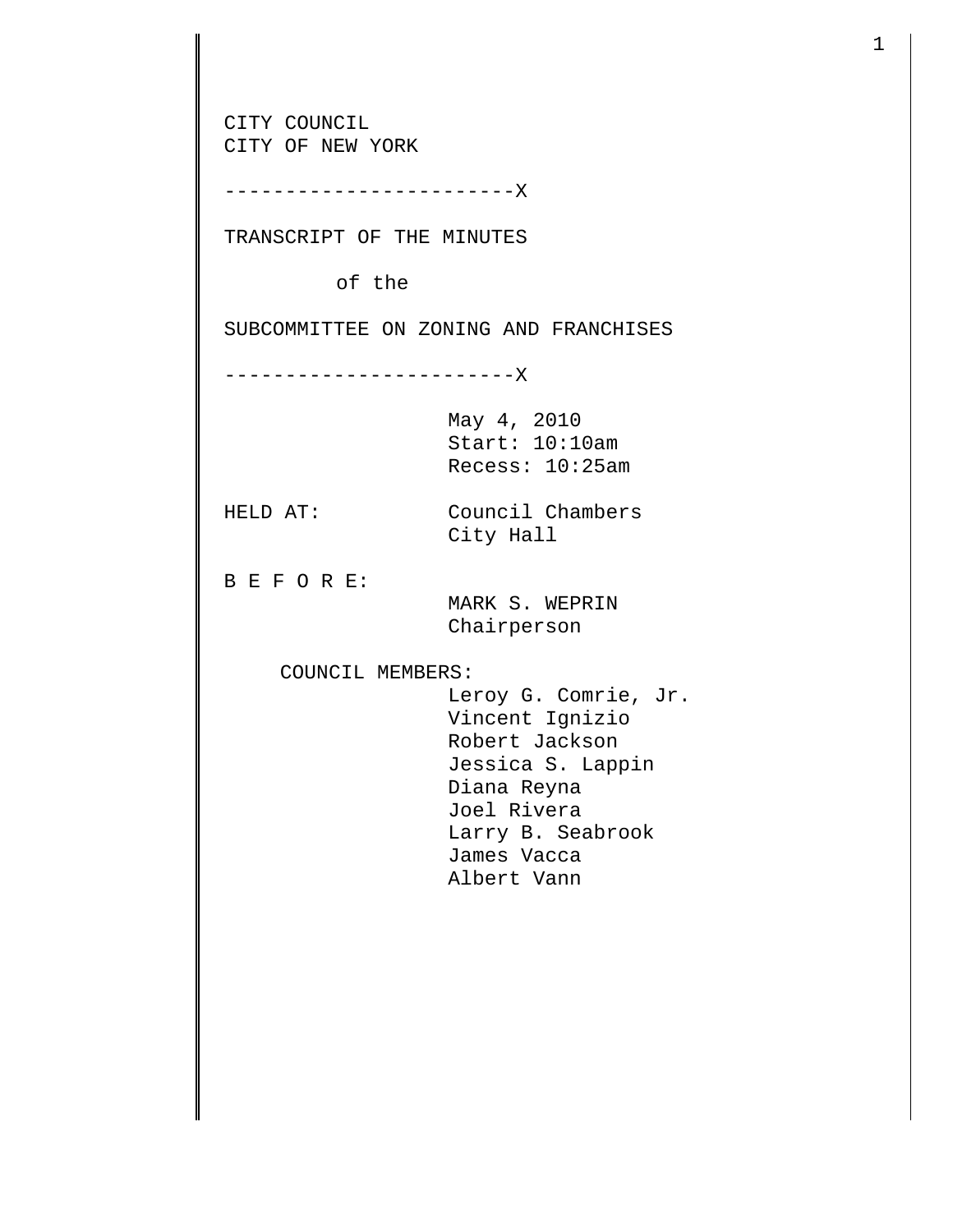## A P P E A R A N C E S (CONTINUED)

Robert Bookman Attorney Pesetsky & Bookman

Christian Hylton Counsel to Committee NYC City Council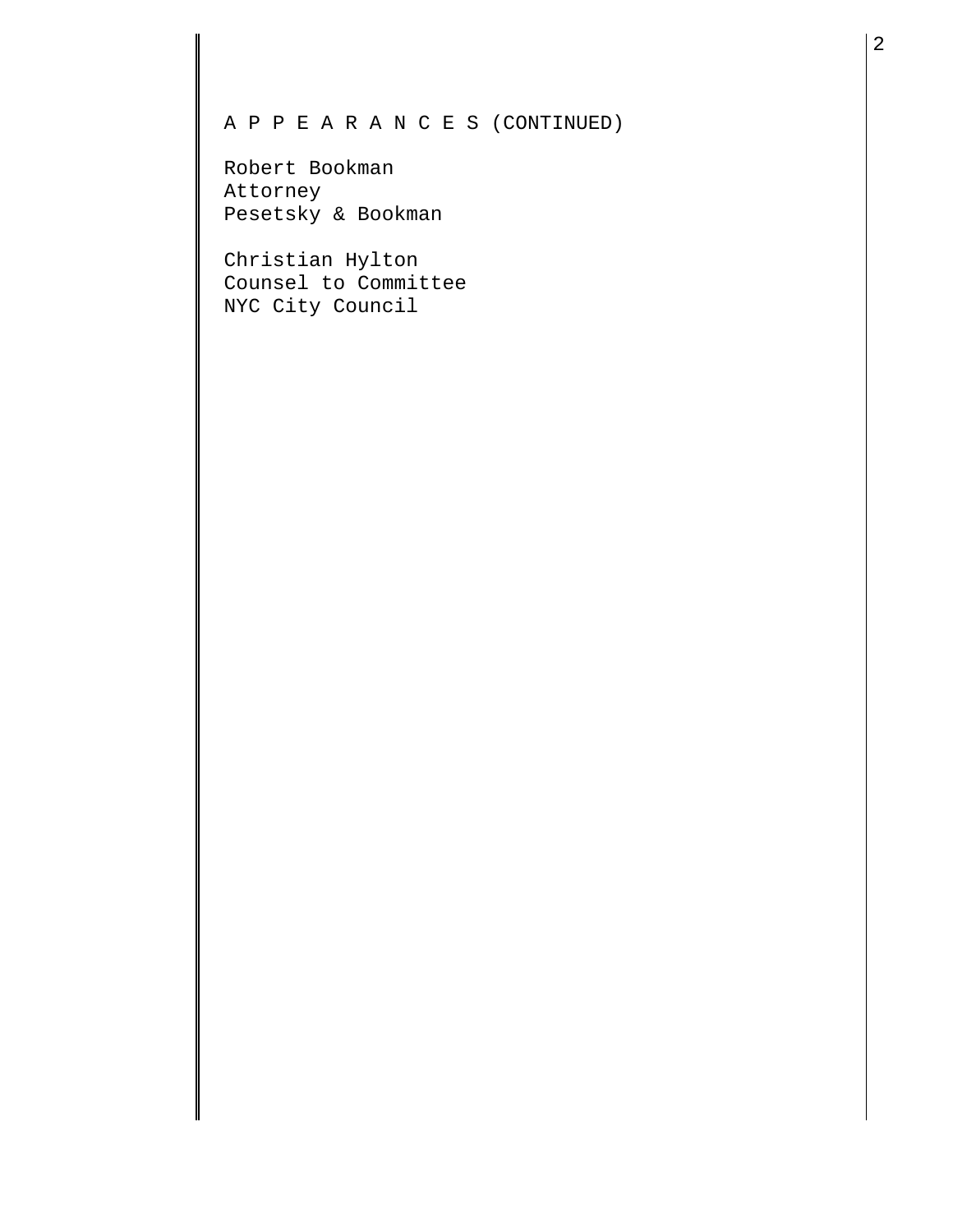| $\mathbf 1$    | $\overline{\mathbf{3}}$<br>SUBCOMMITTEE ON ZONING AND FRANCHISES |
|----------------|------------------------------------------------------------------|
| 2              | CHAIRPERSON WEPRIN: Good morning                                 |
| 3              | again, now this is Mark Weprin, I am the Chair of                |
| $\overline{4}$ | the Zoning and Franchises Subcommittee, and I'm                  |
| 5              | delighted to be joined this morning by members of                |
| 6              | the Committee, starting on my far right, Larry                   |
| 7              | Seabrook, next to him is Jessica Lappin, yes,                    |
| 8              | good, I'm glad. We're delighted you're delighted.                |
| 9              | Jimmy Vacca, Joel Rivera, and Diana Reyna, and                   |
| 10             | someone else. Oh, Vincent Ignizio in the back                    |
| 11             | there. Today we have two items, two sidewalk café                |
| 12             | items, one which is going to be put over to a                    |
| 13             | future meeting, that's LU 86-20105442 TCK,                       |
| 14             | Willburg Café, that's going to be put over, Ms.                  |
| 15             | Reyna. And we now will move on to Land Use #80-                  |
| 16             | 20105301 TCM, the Irish Rogue in Speaker Quinn's                 |
| 17             | district, notwithstanding the name. Of course,                   |
| 18             | Speaker Quinn has nothing to do with this                        |
| 19             | restaurant. Here to testify is Robert Bookman,                   |
| 20             | and we're joined by Al Vann. There was a joke in                 |
| 21             | there somewhere, but it went flat.                               |
| 22             | COUNCIL MEMBER VANN: Boom.                                       |
| 23             | CHAIRPERSON WEPRIN: Thank you.                                   |
| 24             | MR. BOOKMAN: Good morning, my name                               |
| 25             | is Robert Bookman of the law firm of Pesetsky and                |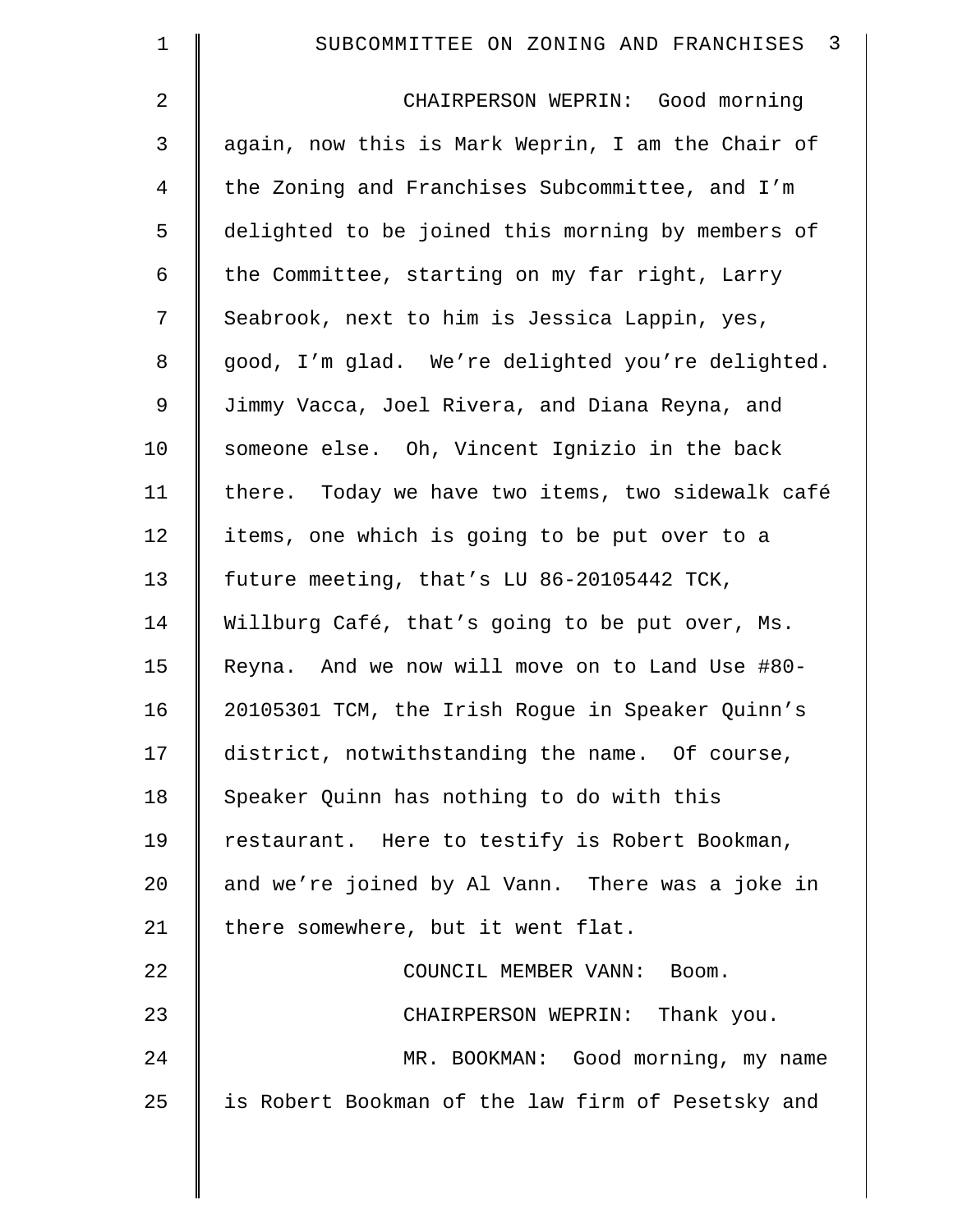| $\mathbf 1$ | SUBCOMMITTEE ON ZONING AND FRANCHISES<br>$\overline{4}$                           |
|-------------|-----------------------------------------------------------------------------------|
| 2           | Bookman, we are the counsel to the licensee, 356                                  |
| 3           | W. 44 <sup>th</sup> Street Restaurant Inc. It's an Irish pub                      |
| 4           | restaurant on 44 <sup>th</sup> Street between 8 <sup>th</sup> and 9 <sup>th</sup> |
| 5           | Avenues, and it has a sidewalk café for, a small                                  |
| 6           | one of three tables and seven chairs. We, due to                                  |
| 7           | a communication error on our part my client                                       |
| 8           | unfortunately had missed the community board                                      |
| 9           | meeting. Therefore it was called up by Council                                    |
| 10          | Member Quinn's office. As a result of that we had                                 |
| 11          | meetings, the licensee had meetings with Council                                  |
| 12          | Quinn's excellent staff. There was only one                                       |
| 13          | particular issue concerning the community board,                                  |
| 14          | and we've addressed that in a letter of agreement                                 |
| 15          | between you, Mr. Chairman, Council Member Quinn                                   |
| 16          | and the other members of this Committee, other                                    |
| 17          | than and in addition to that, we were at a made-up                                |
| 18          | meeting of the community board, so we've now                                      |
| 19          | attended and they were satisfied that it's still                                  |
| 20          | the same owners and operators.                                                    |
| 21          | CHAIRPERSON WEPRIN: Do you want to                                                |
| 22          | read this for the record? Read it into the                                        |
| 23          | record. Do you have that letter with you?                                         |
| 24          | MR. BOOKMAN: I do.                                                                |
| 25          | CHAIRPERSON WEPRIN: Okay, do you                                                  |
|             |                                                                                   |

 $\parallel$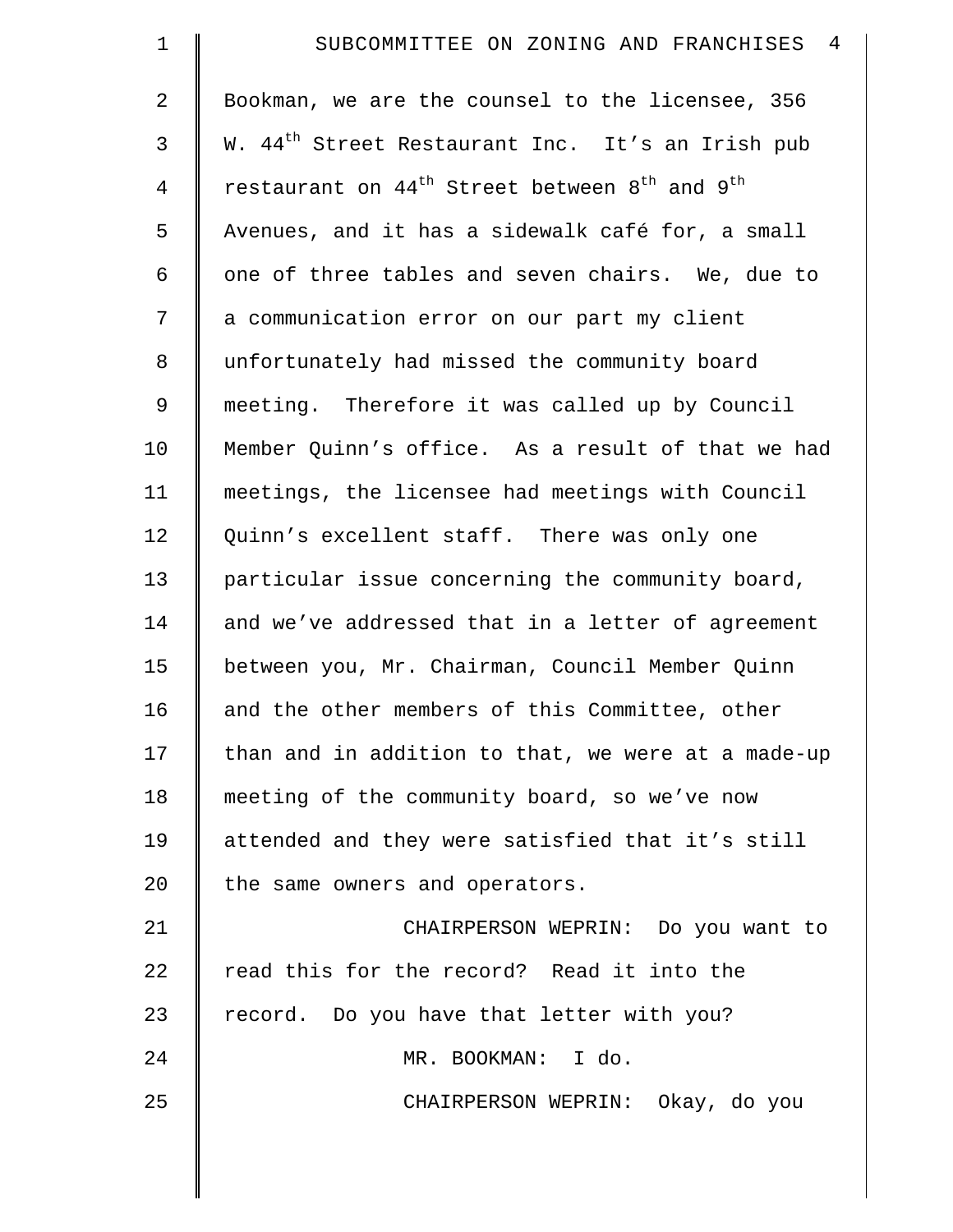| $\mathbf 1$    | SUBCOMMITTEE ON ZONING AND FRANCHISES 5            |
|----------------|----------------------------------------------------|
| $\overline{a}$ | want to read it into the record?                   |
| 3              | MR. BOOKMAN: Sure.                                 |
| 4              | CHAIRPERSON WEPRIN: Great, we're                   |
| 5              | joined by Council Member Comrie, the Chair of the  |
| 6              | Land Use Committee.                                |
| 7              | MR. BOOKMAN: I have a few other                    |
| 8              | copies of it, I gave two originals up this         |
| 9              | morning. "Dear Council Member Quinn: This letter   |
| 10             | should serve as our agreement with the Chair,      |
| 11             | Council Member Mark Weprin, and the accompanying   |
| 12             | members of the Subcommittee on Zoning and          |
| 13             | Franchises, that we will commit to the following:  |
| 14             | 1. The licensee agrees to comply with all the      |
| 15             | applicable sections of the New York City noise     |
| 16             | code; 2. We will insure that all doors and windows |
| 17             | are closed by 10:00 p.m. on weekdays, and by 11:00 |
| 18             | p.m. on weekends. If there are any questions,      |
| 19             | feel free to call my office." And it's signed by   |
| 20             | the owner, John Hayes. This is what we were asked  |
| 21             | to do by the community board, and we were happy to |
| 22             | agree.                                             |
| 23             | CHAIRPERSON WEPRIN: So help me                     |
| 24             | God.                                               |
| 25             | MR. BOOKMAN: Absolutely.                           |
|                |                                                    |
|                |                                                    |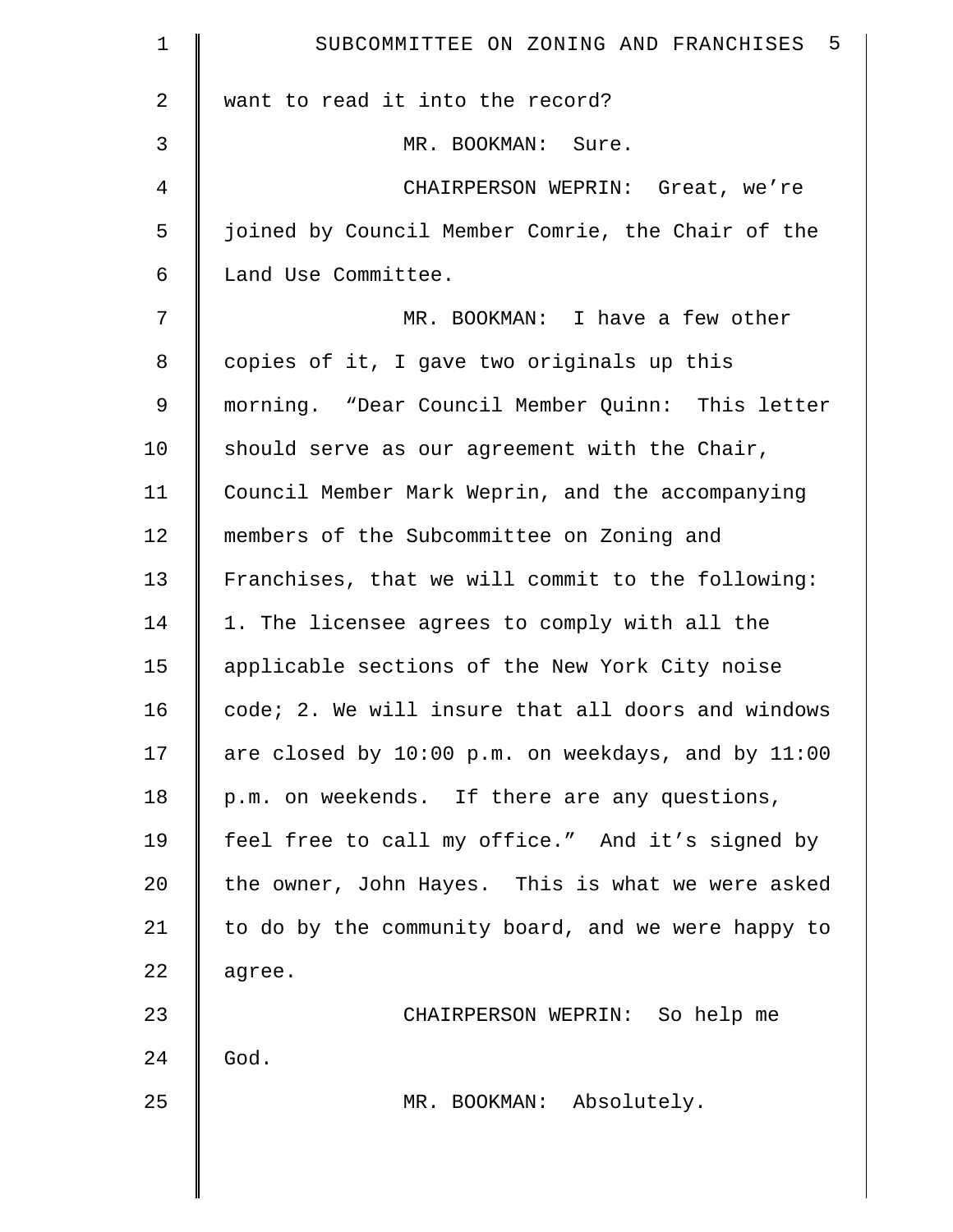| $\mathbf 1$    | SUBCOMMITTEE ON ZONING AND FRANCHISES<br>- 6       |
|----------------|----------------------------------------------------|
| $\overline{2}$ | CHAIRPERSON WEPRIN: Thank you.                     |
| 3              | Well, any questions from the panel? We're also     |
| $\overline{4}$ | joined by Annabel Palma, who is auditing the       |
| 5              | Committee today. All right, well we're going to    |
| $\epsilon$     | move on, I'm going to close the hearing, and we're |
| 7              | going to move to a vote. The Chair will recommend  |
| 8              | an aye vote, and the counsel will read the roll.   |
| 9              | MR. HYLTON: Christian Hylton,                      |
| 10             | counsel to the Committee. Chair Weprin.            |
| 11             | CHAIRPERSON WEPRIN: Aye.                           |
| 12             | MR. HYLTON: Council Member Rivera.                 |
| 13             | COUNCIL MEMBER RIVERA: I vote aye.                 |
| 14             | MR. HYLTON: Council Member Reyna.                  |
| 15             | COUNCIL MEMBER REYNA: I vote aye.                  |
| 16             | MR. HYLTON: Council Member Comrie.                 |
| 17             | COUNCIL MEMBER COMRIE: Aye.                        |
| 18             | MR. HYLTON: Council Member                         |
| 19             | Jackson.                                           |
| 20             | (no response)                                      |
| 21             | MR. HYLTON: Council Member                         |
| 22             | Seabrook.                                          |
| 23             | COUNCIL MEMBER SEABROOK: Aye.                      |
| 24             | MR. HYLTON: Council Member Lappin.                 |
| 25             | COUNCIL MEMBER LAPPIN:<br>Aye.                     |
|                |                                                    |

 $\parallel$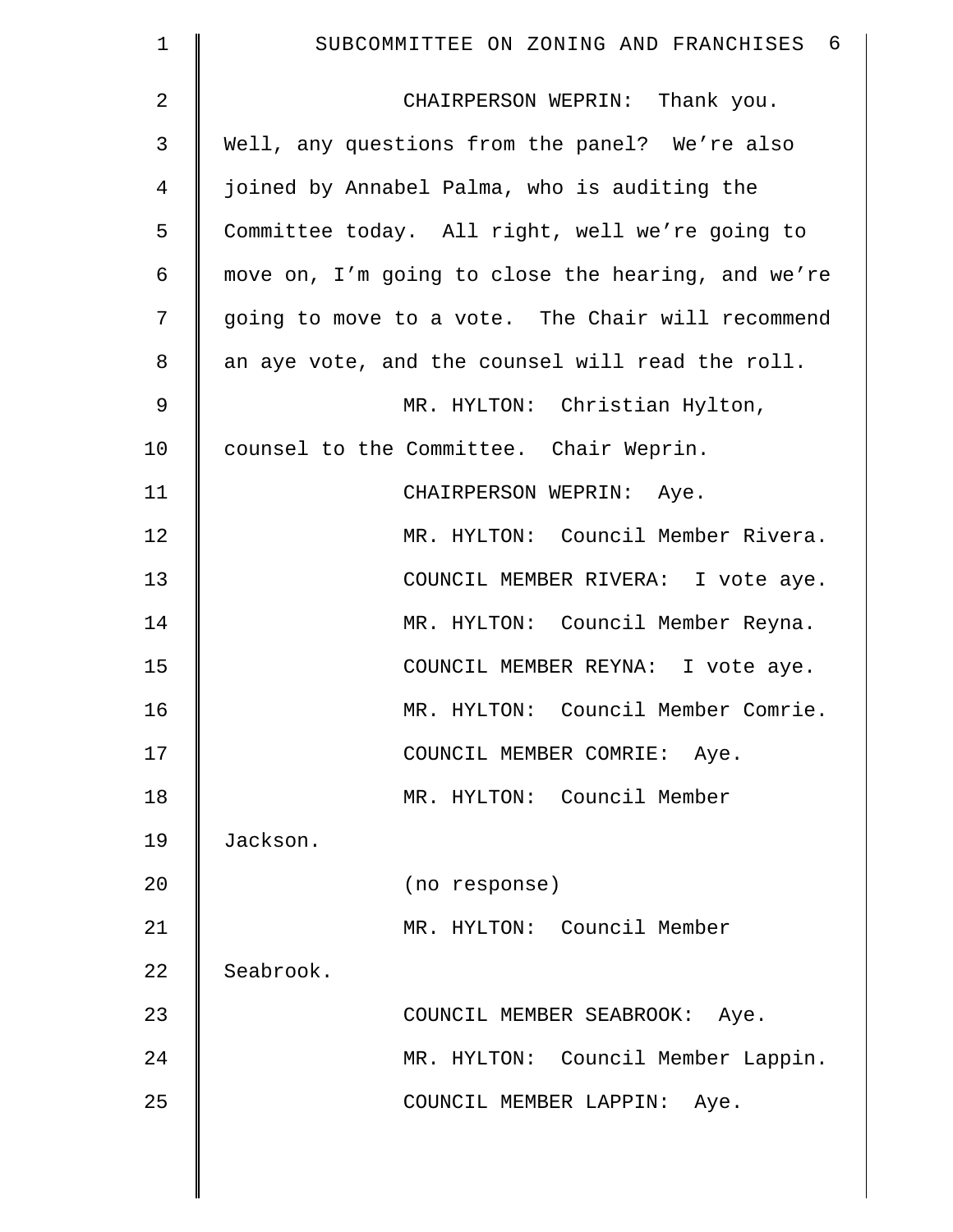| $\mathbf 1$    | SUBCOMMITTEE ON ZONING AND FRANCHISES<br>7         |
|----------------|----------------------------------------------------|
| $\overline{2}$ | MR. HYLTON: Council Member Vacca.                  |
| 3              | COUNCIL MEMBER VACCA: Aye.                         |
| 4              | MR. HYLTON: Council Member                         |
| 5              | Ignizio.                                           |
| 6              | COUNCIL MEMBER IGNIZIO: Yes.                       |
| 7              | MR. HYLTON: Council Member                         |
| 8              | Jackson.                                           |
| 9              | COUNCIL MEMBER JACKSON: Aye.                       |
| 10             | MR. HYLTON: Votes ten, nine                        |
| 11             | affirmative, LU 80 is approved and referred to the |
| 12             | full Land Use Committee, the vote stands nine in   |
| 13             | the affirmative, none in the negative, no          |
| 14             | abstentions. Council Member Vann.                  |
| 15             | COUNCIL MEMBER VANN: Aye.                          |
| 16             | MR. HYLTON: The vote now stands                    |
| 17             | ten in the affirmative, none in the negative, no   |
| 18             | abstentions.                                       |
| 19             | CHAIRPERSON WEPRIN: As you can                     |
| 20             | tell by the vote, Council Member Jackson has       |
| 21             | joined us. The motion passed, so we are going to   |
| 22             | now move to adjourn. And does anyone else have     |
| 23             | any comments before I adjourn? Okay, we're now     |
| 24             | going to adjourn this Subcommittee, we will leave  |
| 25             | the rolls open for fifteen minutes, and the        |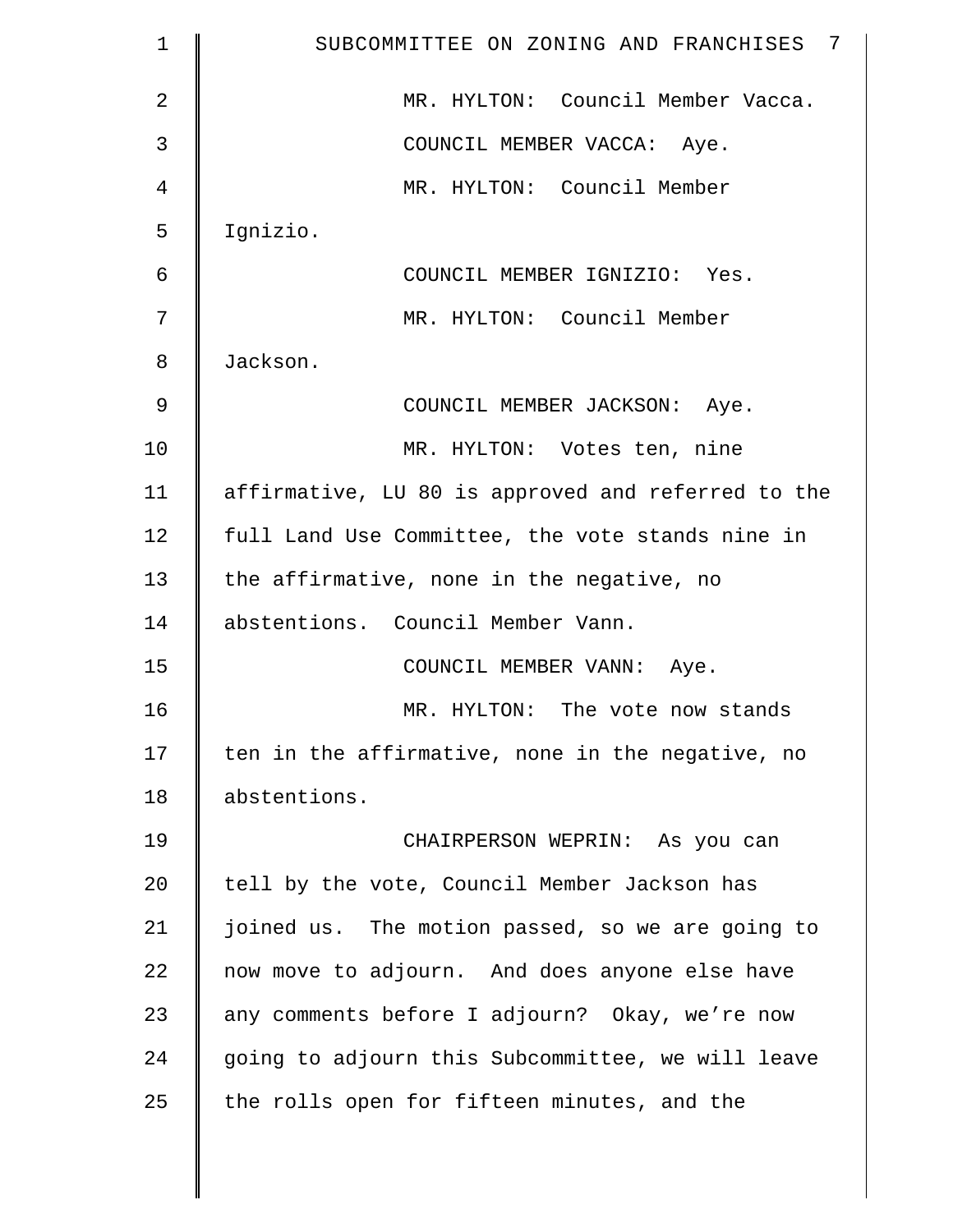| $1\,$          | SUBCOMMITTEE ON ZONING AND FRANCHISES 8          |
|----------------|--------------------------------------------------|
| $\overline{a}$ | meeting is now adjourned. Here we go. All right, |
| $\mathsf{3}$   | the Chair recognizes Council Member Julissa      |
| $\overline{4}$ | Ferreras.                                        |
| 5              | MALE VOICE: Say yes.                             |
| $\sqrt{6}$     | COUNCIL MEMBER FERRERAS: Yes,                    |
| $7\phantom{.}$ | thank you. All right.                            |
|                |                                                  |
|                |                                                  |
|                |                                                  |
|                |                                                  |
|                |                                                  |
|                |                                                  |
|                |                                                  |
|                |                                                  |
|                |                                                  |
|                |                                                  |
|                |                                                  |
|                |                                                  |
|                |                                                  |
|                |                                                  |
|                |                                                  |
|                |                                                  |
|                |                                                  |
|                |                                                  |
|                |                                                  |
|                |                                                  |